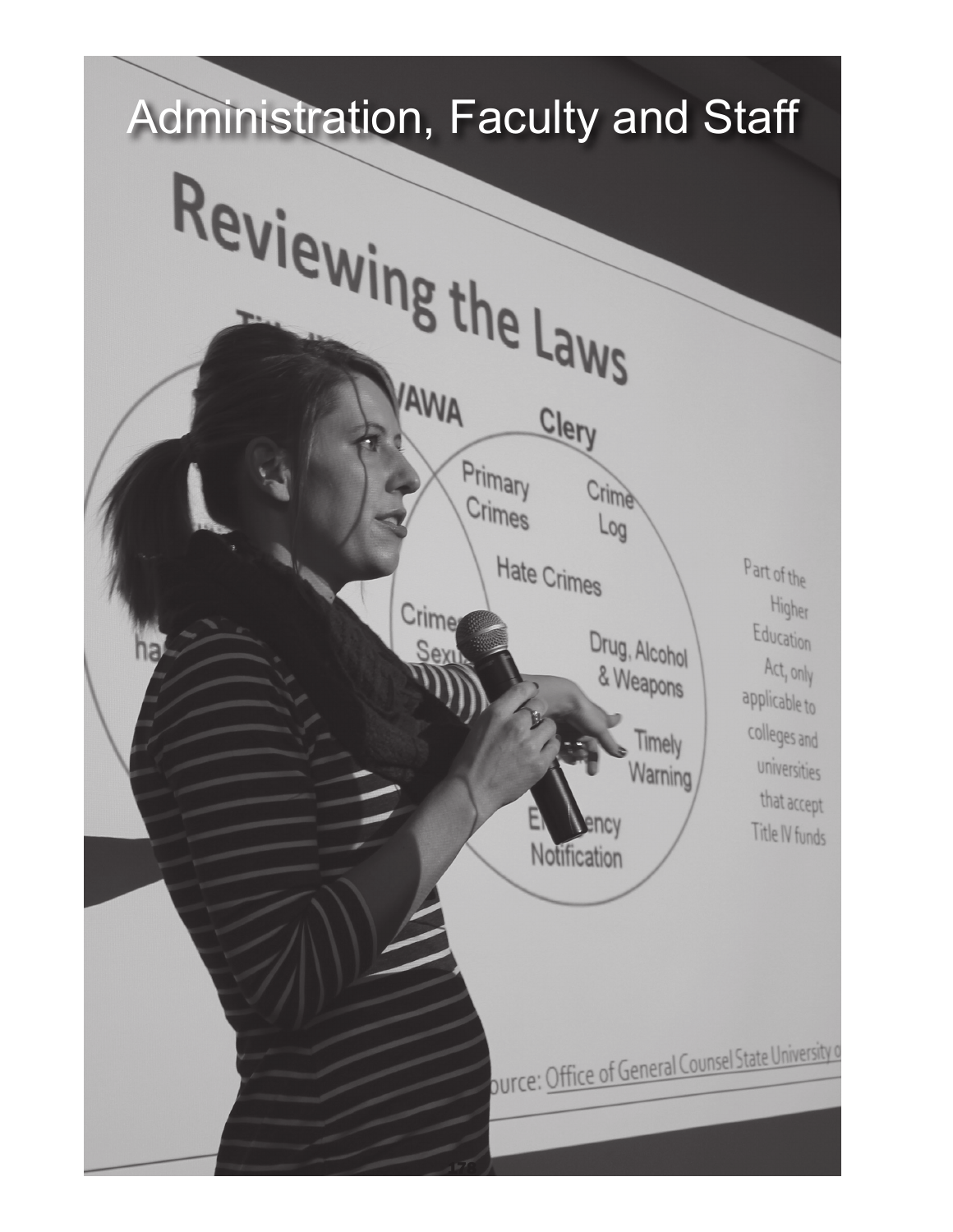TAMI AFDAHL, Director of College Relations A.S. Sheridan College, 1993 B.S. Black Hills State University, 1995 Work: (307) 532.8206 Email: tami.afdahl@ewc.wy.edu

JOEL ALWORTH, Welding A.A. Casper College, 2009 B.A. University of Wyoming, 2010 M.A. Grand Canyon University, 2013 Work: (307) 532.8275 Email: joel.alworth@ewc.wy.edu

TOM ANDERSEN, Athletic Director & Women's Basketball Coach B.S. Valley City State University, 1978 M.S. Bemidji State University, 1987 Work: (307) 532.8321 Email: tom.andersen@ewc.wy.edu

AMANDA ASMUS, Cosmetology CLAAS Eastern Wyoming College, 2005 Instructors License – IBMC, 2014 Work: (307) 532.8362 Email: amanda.asmus@ewc.wy.edu

AARON BAHMER, Instructional Technologist B.A. University of Wyoming, 1991 B.S. University of Wyoming, 1991 B.S. University of Wyoming, 1991 M.S. University of Wyoming, 2002 Work: (307) 532.8284 Email: aaron.bahmer@ewc.wy.edu

DAVID BANVILLE, Instructional Technology Specialist B.S. American University, 1999 M.S. American University, 2001 Ph.D. American University, 2007 Work: (307) 532.8379 Email: david.banville@ewc.wy.edu

LYNN BEDIENT, Welding Certificate, Eastern Wyoming College, 1982 AAS Eastern Wyoming College, 2011 CWI/CWE American Welding Society Work: (307) 532.8274 Email: lynn.bedient@ewc.wy.edu

EDWIN C. BITTNER, JR, Veterinary Technology B.S. University of Wyoming, 1971 V.M.D. University of Pennsylvania, 1975 Work: (307) 532.8267 Email: ed.bittner@ewc.wy.edu

HOLLY BRANHAM, Executive Assistant to the President A.A. Chadron State College, 1978 Work: (307) 532.8303 Email: holly.branham@ewc.wy.edu

LORI BRITTON, Science, Douglas B.S. University of Wyoming, 1989 M.S. University of Wyoming, 2001 Work: (307) 624.7021 Email: lori.britton@ewc.wy.edu

**JUDY BROWN, GEAR UP Director** B.A. University of Wyoming, 1991 Work: (307) 532.8269 Email: judy.brown@ewc.wy.edu

## **SRIDHAR BUDHI, Chemistry**

B.S. University of Madras, 2002 M.S. Indiana Institute of Technology, 2005 M.S. University of South Dakota, 2010 Ph.D. Colorado School of Mines, 2015 Work: (307) 532.8287 Email: sridhar.budhi@ewc.wy.edu

APRIL CLARK, Nursing A.S. Mt. San Jacinto College, 2002 B.S. California Baptist University, 2008 M.S. University of Phoenix, 2010 Work: (307) 624.7026 Email: april.clark@ewc.wy.edu

JAKE CLARK, Instructor/Rodeo Coach B.S. Chadron State College, 1994 Work: (307) 532.8337 Email: jake.clark@ewc.wy.edu

JOHN CLINE, Art

B.F. A., Frostburg State University, 2002 M.F.A., East Tennessee State University, 2005 Work: (307) 532.8291 Email: john.cline@ewc.wy.edu

REX J. COGDILL, Vice President for Student Services B.S. Chadron State College, 1976 M.P.A. University of Arizona, 1982 Ph.D. University of Nebraska, 1995 Work: (307) 532.8257 Email: rex.cogdill@ewc.wy.edu

ELLEN CREAGAR, Social Science/Business B.A. Wellesley College, 1986 J.D. University of Colorado, 1990 M.A.T. University of Wyoming, 2010 Work: (307) 532.8345 Email: ellen.creagar@ewc.wy.edu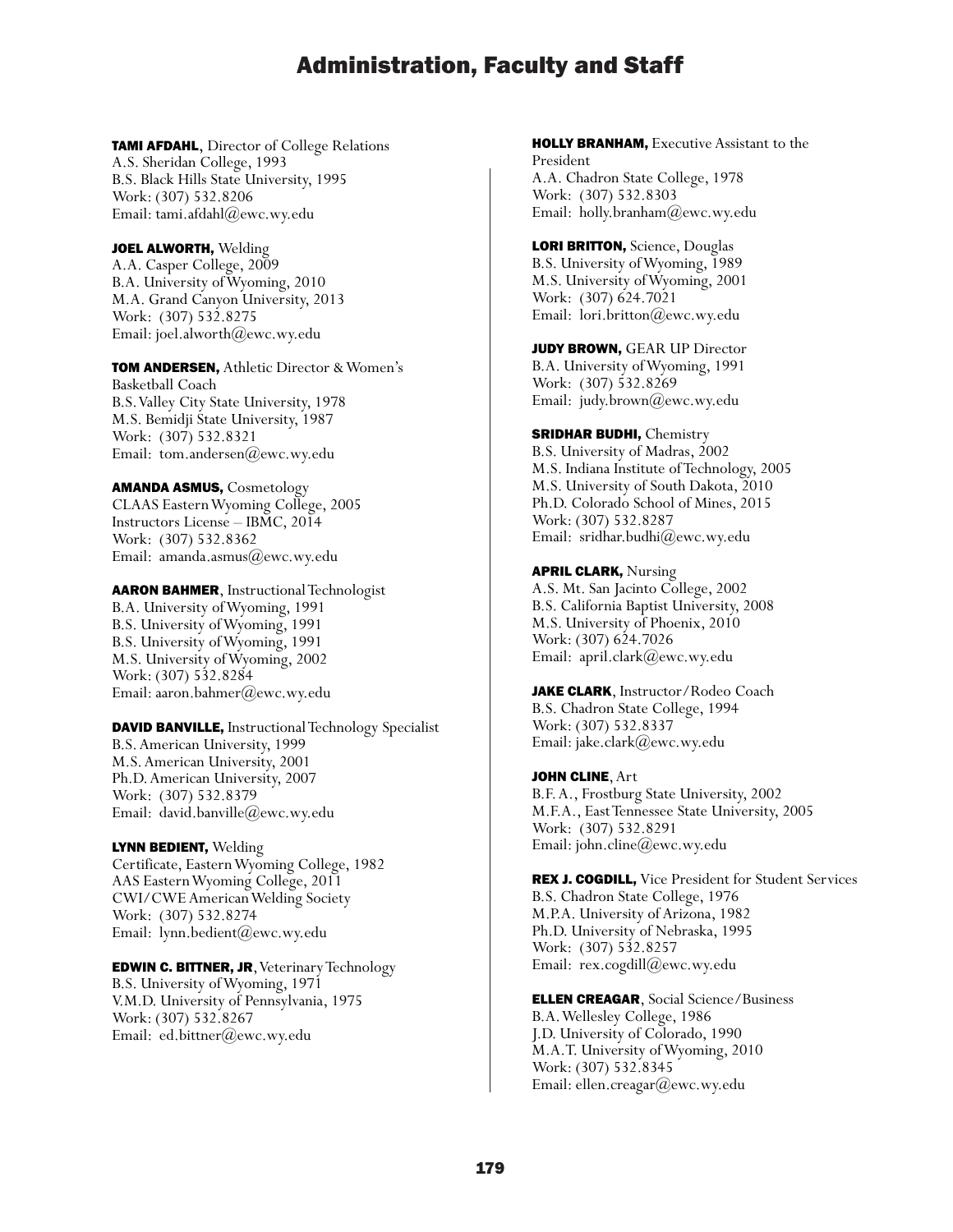#### ROBERT D. CREAGAR, Mathematics

B.S. Colorado School of Mines, 1991 M.S. University of CO-Denver, 1995 Work: (307) 532.8298 Email: bob.creagar@ewc.wy.edu

LAWRENCE CURTIS, Criminal Justice Division Chair Arts, Humanities, Social & Behavioral Sciences Wyoming Law Enforcement Academy, 1984 B.A. Chadron State College, 1991 FBI National Academy, 1999 Work: (307) 532.8297 Email: lawerence.curtis@ewc.wy.edu

CASEY DEBUS, Library Director A.S. Eastern Wyoming College, 2004 B.S. University of Wyoming, 2006 M.L.S.Southern Connecticut State University, 2009 Work: (307) 532.8375 Email: casey.debus@ewc.wy.edu

**SUZEY DELGER, Nursing Program Director** B.S. University of Wyoming, 1975 M.S. University of Wyoming, 1983 Work: (307) 624.7020 Email: suzey.delger@ewc.wy.edu

MELISSA DISHMAN, FBI Coordinator A.A.S. Spencer Business School, 1994 B.S. Bellevue University, 1996 Work: (307) 532.8365 Email: melissa.dishman@ewc.wy.edu

HEIDI EDMUNDS, Psychology A.A. Eastern Wyoming College, 2001 B.A. University of Wyoming, 2003 M.A.E. Chadron State College, 2005 LPC State of Wyoming Work: (307) 532.8296 Email: heidi.edmunds@ewc.wy.edu

ANDY ESPINOZA, Workforce Computer Instructor B.A. University of Southern Colorado, 1979 Work: (307) 532.8262 Email: andy.espinoza@ewc.wy.edu

TERI GRIFFIN, Adult Learning Center Coordinator, Douglas B.S. University of Wyoming, 1989 Work: (307) 624.7025 Email: teri.griffin@ewc.wy.edu

JOHN HANSEN, Director of Institutional Development B.A. Eastern New Mexico University, 2001 M.A. Eastern New Mexico University, 2010 Work: (307) 532.8367 Email: john.hansen@ewc.wy.edu

#### ROGER HUMPHREY, Education

A.A. Laramie County Community College, 1981 B.A. University of Wyoming, 1983 M.S. Chadron State College, 1999 Work: (307) 532.8377 Email: roger.humphrey@ewc.wy.edu

KEITH JARVIS, Director of Physical Plant A.S. Eastern Wyoming College, 2012 Work: (307) 532.8255 Email: keith.jarvis@ewc.wy.edu

JO ELLEN KEIGLEY, Testing/Career Center Coordinator A.A. Eastern Wyoming College, 2006 B.S. Chadron State College, 2009 Work: (307) 532.8288 Email: joellen.keigley@ewc.wy.edu

CHUCK KENYON, Information Technology Coordinator A.A.S. Eastern Wyoming College, 1985 B.S. Colorado State University, 2008 Work: (307) 532.8302 Email: chuck.kenyon@ewc.wy.edu

PEGGY KNITTEL, Microbiology, Zoology, Biology B.S. Creighton University, 1974 M.D. University of Nebraska College of Medicine, 1981 Work: (307) 532.8266 Email: peggy.knittel@ewc.wy.edu

RON LAHER, Vice President for Finance & Administrative Services B.S. University of Wyoming, 1984 Work: (307) 532.8218 Email: ron.laher@ewc.wy.edu

MICHELLE LANDA, Vice President Academic Services B.A. Cal State University Bakersfield, 2000 M.A. Seton Hall University, 2006 Ed.D. Argosy University, 2012 Work: (307) 532.8261 Email: michelle.landa@ewc.wy.edu

JANICE LILLETVEDT, Physical Education B.S. Montana State University, 1972 M.S. Montana State University, 1976 M.Ed. Chadron State College, 1984 Work: (307) 532.8358 Email: jan.lilletvedt@ewc.wy.edu

JOSHUA MCDANIEL, Mathematics B.S. Arizona State University, 2006 M.A. Arizona State University, 2008 Work: (307) 532.8256 Email: joshua.mcdaniel@ewc.wy.edu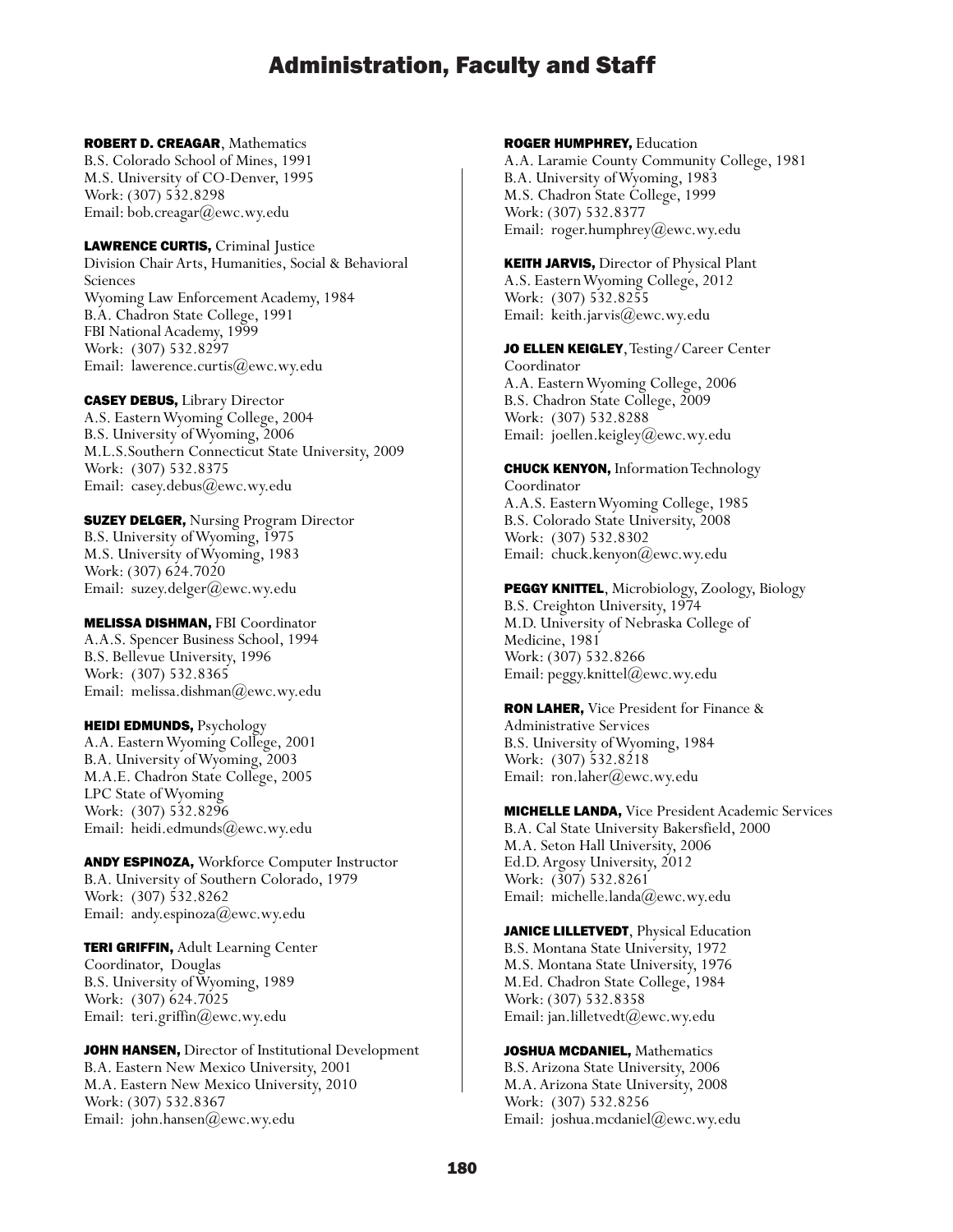## DIANE MCQUEEN, Adult Education Director

B.A. Coe College, 1982 M.A. Macquarie University, Sydney, Australia, 1997 Work: (307) 532.8399 Email: diane.mcqueen@ewc.wy.edu

COURT MERRIGAN, Learning Skills Coordinator B.A. Creighton University, 1998 M.A. University Sheffield, 2002 Work: (307) 532.8378 Email: court.merrigan@ewc.wy.edu

EDWARD MEYER, Director of Human Resources B.S. United States Air Force Academy, 1989 M.S. Oklahoma State University, 1999 M.S. Air University, 2004 Work: (307) 532.8330 Email: edward.meyer@ewc.wy.edu

JAMIE MICHAEL, Veterinary Technology A.S. Eastern Wyoming College, 2001 B.S. St. Petersburg College, 2014 Work: (307) 532.8376 Email: jamie.michael@ewc.wy.edu

**JENNIFER MINKS, Business** A.A. Eastern Wyoming College, 2003 B.S. University of Wyoming, 2006 M.S. University of Wyoming, 2007 CPA, State of Wyoming, 2008 Work: (307) 532.8285 Email: jennifer.minks@ewc.wy.edu

COLLEEN MITCHELL, Veterinary Technology PVM/B.S. University of Nebraska Lincoln, 1982 DVM Kansas State University, 1986 Work: (307) 532.8360 Email: colleen.mitchell@ewc.wy.edu

JOHN D. NESBITT, English, Spanish B.A. University of California at Los Angeles, 1971 M.A. University of California at Davis, 1974 Ph.D. University of California at Davis, 1980 Work: (307) 532.8292 Email: john.nesbitt@ewc.wy.edu

**STAN NICOLLS, Welding Lab Coordinator** A.A.S. Eastern Wyoming College, 2003 AWS Certified Structural Welder AWS Certified Welding Educator Work: (307) 532.8370 Email: stan.nicolls@ewc.wy.edu

### DEBBIE OCHSNER, Psychology

A.A. Eastern Wyoming College, 1983 B.S. University of Wyoming, 1999 M.S. University of Wyoming, 2003 Work: (307) 532.8384 Email: debbie.ochsner@ewc.wy.edu

MICHELE OGBURN, Director of Counseling B.A. University of Wyoming, 1996 M.S.W. University of Wyoming, 2007 LCSW, 2008 NHA, 2012 Work: (307) 532.8238 Email: michele.ogburn@ewc.wy.edu

MAI LEE OLSEN, Admissions Coordinator B.S. Texas Tech University, 2012 Work: (307) 532.8237 Email: mailee.olsen@ewc.wy.edu

KAREN PARRIOTT, Business Office Director B.A. Chadron State College, 1992 Work: (307) 532.8264 Email: karen.parriott@ewc.wy.edu

RICHARD PATTERSON, President Wyoming Law Enforcement Academy, 1979 A.A. Eastern Wyoming College, 1982 B.A. Chadron State College, 1984 M.A. Chadron State College, 1986 Ed.S. Chadron State College, 1989 Ph.D. University of Wyoming, 1992 LPC State of Wyoming LAT State of Wyoming Work: (307) 532.8202 Email: richard.patterson@ewc.wy.edu

LANCE PETSCH, Coordinator of Intramurals & Athletics A.A. Eastern Wyoming College, 1993 B.S. University of Wyoming, 2000 M.S. United States Sports Academy, 2013 Work: (307) 532.8338 Email: lance.petsch@ewc.wy.edu

KYLE RICE, Director of Residence Life B.A. University of Wyoming, 2008 M.A. Azusa Pacific University, 2014 Work: (307) 532.8336 Email: kyle.rice@ewc.wy.edu

KIMBERLY RUSSELL, Residence Life Coordinator A.A. Western Nebraska Community College, 1999 B.S. University of Wyoming, 2001 Work: (307) 532.8251 Email: kimberly.russell@ewc.wy.edu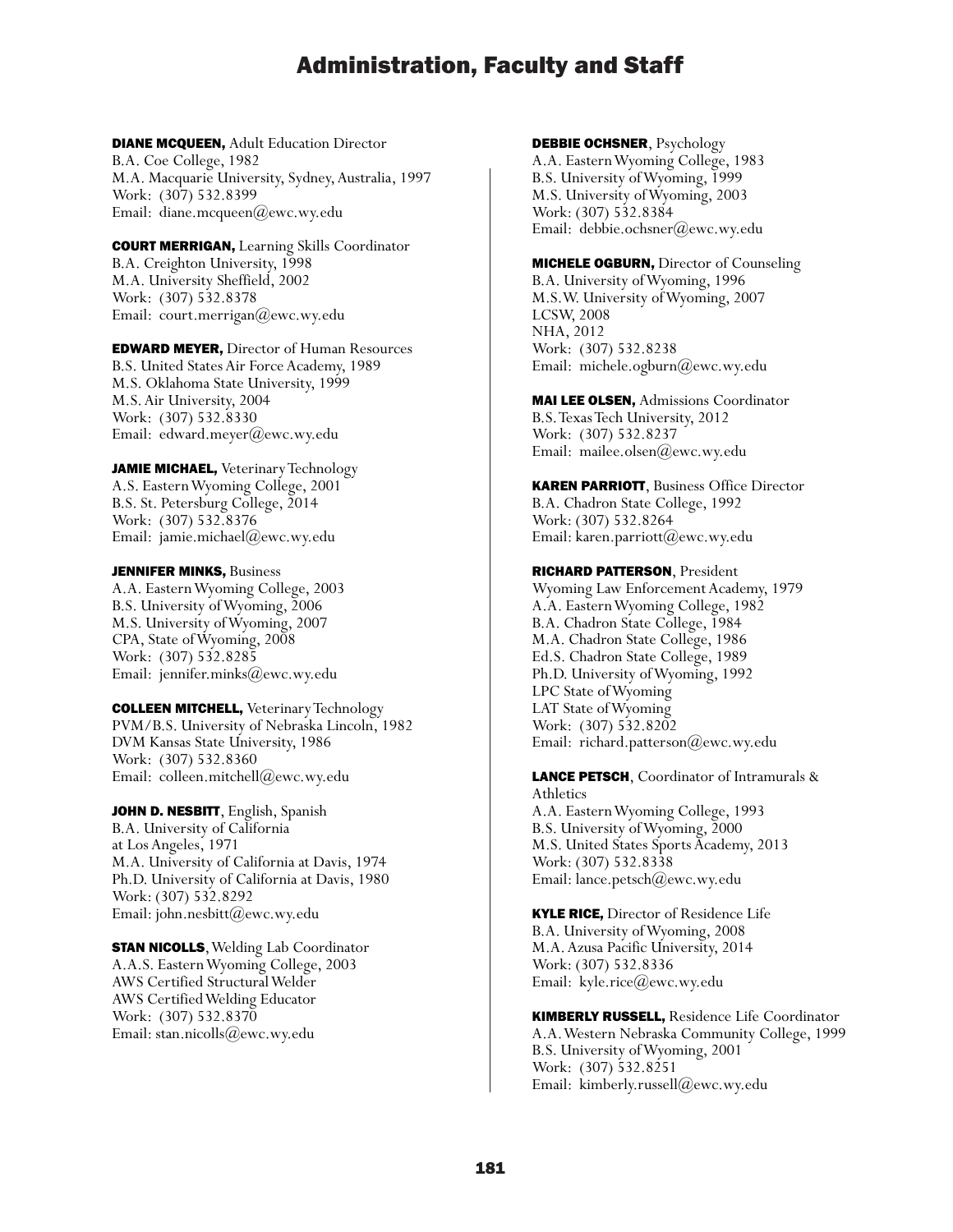ROBERT SCHMALZRIED, Mathematics B.S. Youngstown State University, 1999 M.S. Youngstown State University, 2004 Work: (307) 532.8295 Email: robert.schmalzried@ewc.wy.edu

CRISTI SEMMLER, Veterinary Technology A.S. South Dakota State University, 2000 B.S. Colorado State University, 2002 A.A.S. Ridgewater College, 2004 Work: (307) 532.8331 Email: cristi.semmler@ewc.wy.edu

**JULIE SHERBEYN, Head Volleyball/Retention** B.S. University of Nebraska Lincoln, 1992 M.A. University of Nebraska Kearney, 1996 Work: (307) 532.8248 Email: julie.sherbeyn@ewc.wy.edu

NEAL SHERBEYN, Director of the Fitness Center & Men's Basketball Coach B.S. Western State College of Colorado, 1994 Work: (307) 532.8244 Work: (307) 532.8246 Email: neal.sherbeyn@ewc.wy.edu

KEITH SMITH, Webmaster J.C.C. Northwest College, 1989 Work: (307) 532.8231 Email: keith.smith@ewc.wy.edu

**ZACH SMITH, Director of Enrollment Management** B.A. University of Nebraska-Lincoln, 2006 Work: (307) 532.8232 Email: zach.smith@ewc.wy.edu

KAITLYN STEBEN, Agriculture B.S. Truman State University, 2008 M.S. University of Wyoming, 2012 Work: (307) 532.8271 Email: kaitlyn.steben@ewc.wy.edu

CATHERINE STEINBOCK, Early Childhood Education B.S. University of Wyoming, 1994 M.S. University of Wyoming, 2001 Work: (307) 532.8339 Email: catherine.steinbock@ewc.wy.edu

**SUSAN STEPHENSON, Director of Financial Aid** B.G.S. Pittsburg State University, 1993 B.A. Drury University, 1997 Work: (307) 532.8325 Email: susan.stephenson@ewc.wy.edu

MONTE B. STOKES, Agriculture B.S. Montana State University, 1993 D.V.M. Colorado State University, 1997 Work: (307) 532.8273 Email: monte.stokes@ewc.wy.edu

KELLY STRAMPE, Composition and Literature B.A. University of Wyoming, 2009 M.A. University of Wyoming, 2011 Work: (307) 532.8373 Email: kelly.strampe@ewc.wy.edu

TYLER VASKO, Software Administrator A.S. Eastern Wyoming College, 1996 B.S. University of Wyoming, 1999 Work: (307) 532.8235 Email: tyler.vasko@ewc.wy.edu

**SUSAN L. WALKER, Veterinary Technology** A.A. Eastern Wyoming College, 1992 D.V.M. Colorado State University, 1997 Work: (307) 532.8279 Email: susan.walker@ewc.wy.edu

**SHERRI WARREN, Mathematics, Douglas** A.A.S. Front Range Community College, 1992 B.A. Western Governors University, 2013 M.A. Western Governors University, 2014 Work: (307) 624.7022 Email: sherri.warren@ewc.wy.edu

CHRISTOPHER R. WENZEL, Biology, Zoology, Rangeland Ecology, Watershed Management, Renewable Resources Division Chair Science B.S. Lake Superior State University, 1988 M.S. University of Wyoming, 1993 Work: (307) 532.8293 Email: chris.wenzel@ewc.wy.edu

**DONNA WHITE, Community Education Associate** Director B.S. Montana State University, 1975 M.A. University of Wyoming, 1988 Work: (307) 532.8323 Email: donna.white@ewc.wy.edu

**HENRY WOEHL, Welding Lab Coordinator, Douglas** B.S. Chadron State College, 1975 M.S. Purdue University, 1976 Certified Welding Inspector, American Welding Society, 2004 Work: (307) 624.7024 Email: henry.woehl@ewc.wy.edu

GEORGIA YOUNGLOVE, Agriculture/Livestock

Judging A.S. Northwest College, 1988 B.S. Oklahoma State University, 1991 M.S. Texas A&M, 1993 PhD University of Wyoming, 1998 Work: (307) 532.8374 Email: georgia.younglove@ewc.wy.edu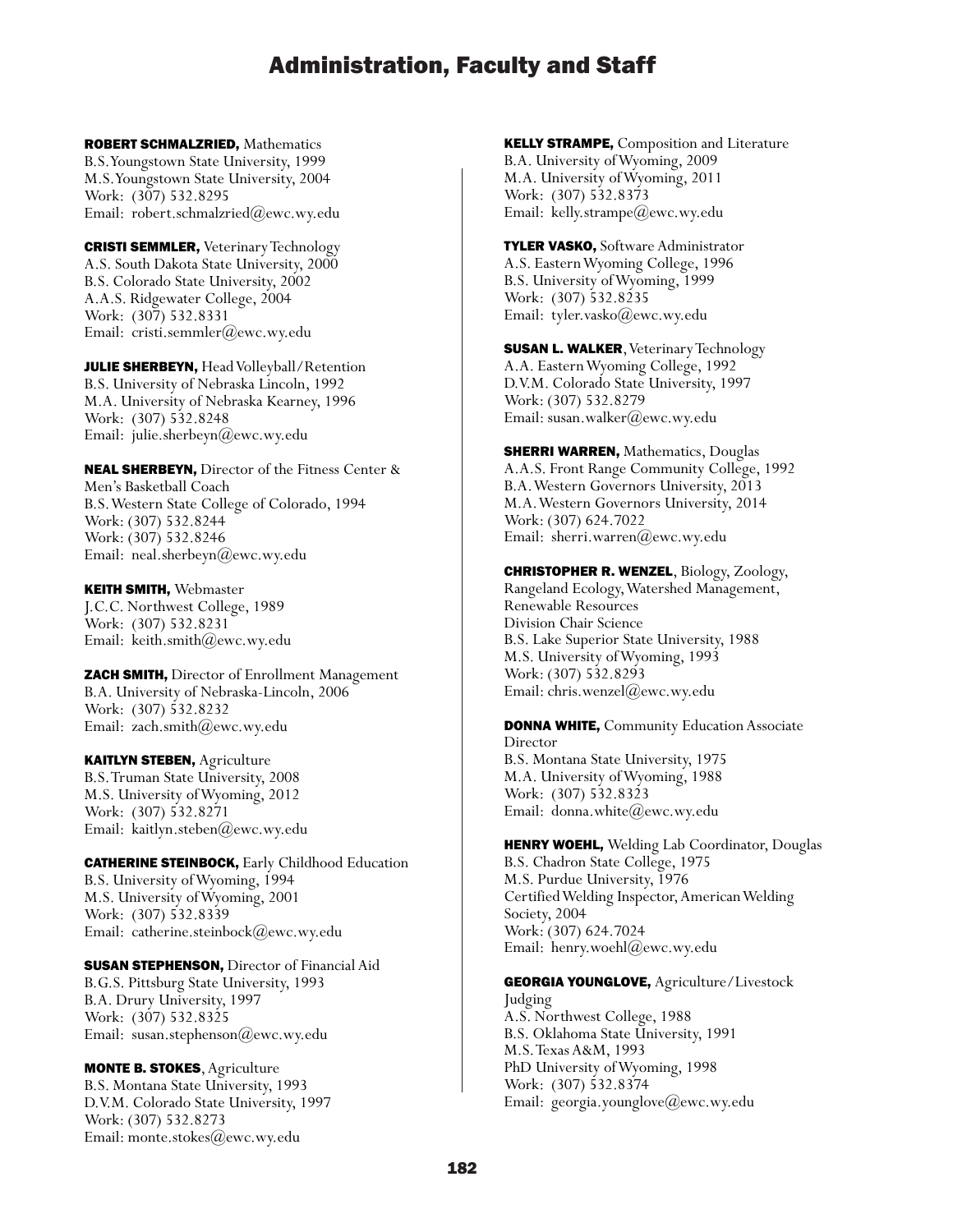### GWENDOLYN YUNG, Health Technology

B.S. University of Nebraska Medical Center College of Nursing, 1995 Work: (307) 532.8247 Email: gwendolyn.yung@ewc.wy.edu

## Emeriti

JOHN ANTHONY Assistant Dean Emeritus, Instruction, Douglas Campus LYNNEA BARTLETT Vice President Emeritus, Institutional Development **BILLY BATES** Dean Emeritus, Student Services JACK BOTTENFIELD President Emeritus ROY BUTLER Instructor Emeritus,Transport Refrigeration MARILYN COTANT Vice President Emeritus, Student Services WAYNE DEAHL Instructor Emeritus, English & Communication LARRY DODGE Instructor Emeritus, Mathematics DANIEL DOHERTY Instructor Emeritus, Theatre & Dance, Communication & Mass Media KATHERYNE EARL Instructor Emeritus, **Mathematics** JEANNE H. HAMER Instructor Emeritus, Music DONALD R. HILLS Instructor Emeritus, Business Administration **DON HODGSON** Instructor Emeritus, History & Political Science KEN JOHNSON Instructor Emeritus, Business, Douglas Campus JOHN E. KAPPELER Instructor Emeritus, Business Administration **GERI LEWIS** Instructor Emeritus, Mathematics DEE LUDWIG Vice President Emeritus, Learning **BILL MARSH** Dean Emeritus, College Services JANAN MCCREERY Instructor Emeritus, Education MELISSA MEEBOER Instructor Emeritus, Business **SUE MILNER** Instructor Emeritus, Art LORNA PEHL Instructor Emeritus, Chemistry PATTI SUE PETERSON Instructor Emeritus, Veterinary Technology VERL E. PETSCH, JR. Instructor Emeritus, Physical Education VERLE J. PUNKE Instructor Emeritus, Biology CHERYL RABOIN Instructor Emeritus, Mathematics ROLLAND RABOIN Instructor Emeritus, Psychology CHARLES ROGERS President Emeritus **GLENN SCHLEVE** Instructor Emeritus, Criminal **Justice** WILLIAM SCHMIDT Instructor Emeritus, Cosmetology **PHIL SHELLER** Associate Dean Emeritus, Instruction GUIDO E. SMITH President Emeritus JUDY STELLPFLUG Instructor Emeritus, Cosmetology ROBERT C. THOMAS Dean Emeritus, Business Affairs

LELAND VETTER Instructor Emeritus, Welding & Joining Technology TIM WALTER Instructor Emeritus, Agriculture RICHARD E. WATSON Instructor Emeritus, Refrigeration & Air Conditioning

## Part-time Faculty

Eastern Wyoming College employs a large number of part-time instructors. These people fortify our regular instructional program in day and extended classes, both on-campus and off-campus.

We wish to extend our appreciation to these people and regret that space does not permit us to list them individually.

## Staff Personnel

**TRAVIS ACKERMAN** Buildings<br>**STEVE AKRIGHT** Grounds **STEVE AKRIGHT** Grounds<br>**ADRIANA ALEMAN** Food Services **ADRIANA ALEMAN** LISA BRIGGS Business Office **DEBBIE BUTORAC** Buildings **MARISOL CHAVEZ** Admissions **CURTIS CLARK** Buildings **TRISH COLBY** Business Office<br> **CRAIG CORLEY** Douglas Mainte **SONDRA DENT** College Relations **PAT EILERT** Buildings **DIXIE ELDER** Food Services **DEBBIE EUTSLER** Food Services **LINDA EVANS** College Relations<br> **BRANDY GRAYBILL** GEAR UP **BRANDY GRAYBILL** J. R. GUTIERREZ Buildings **JOHN HALE** Buildings<br> **KELCIE HAMILTON** Financial Aid **KELCIE HAMILTON** RICK HAROLD Food Services TERRI HAUF Financial Aid **CINDY HIEGEL** Buildings **BRANDY HOREJS GEAR UP KIM JONES** College Relations<br>**DIXIE KROENLEIN** Information Center HOLLY LARA Development GREG MARTIN Computer Services LORI MOORE Payroll LAURIE MUELLER Food Services **ASHLY NASH Buildings**<br>**AUTUMN PIERCE** Animal C KAREN POSTEN Counseling/Outreach **HENRY PRADO** Buildings **TRACY RODGERS** Buildings **ELAINE RUSH** Food Services **SUSAN SCHAEFER** Community Education<br>**SUE SCHMIDT** Student Records MARCELLA SCHWEITZER Food Services **AMY SMITH** Student Records<br> **DON SNYDER** Grounds Assistan **VONDA SOESTER** Copy Center JAMIE SULLIVAN Douglas Office

Douglas Maintenance Information Center Animal Caretaker Student Records Grounds Assistant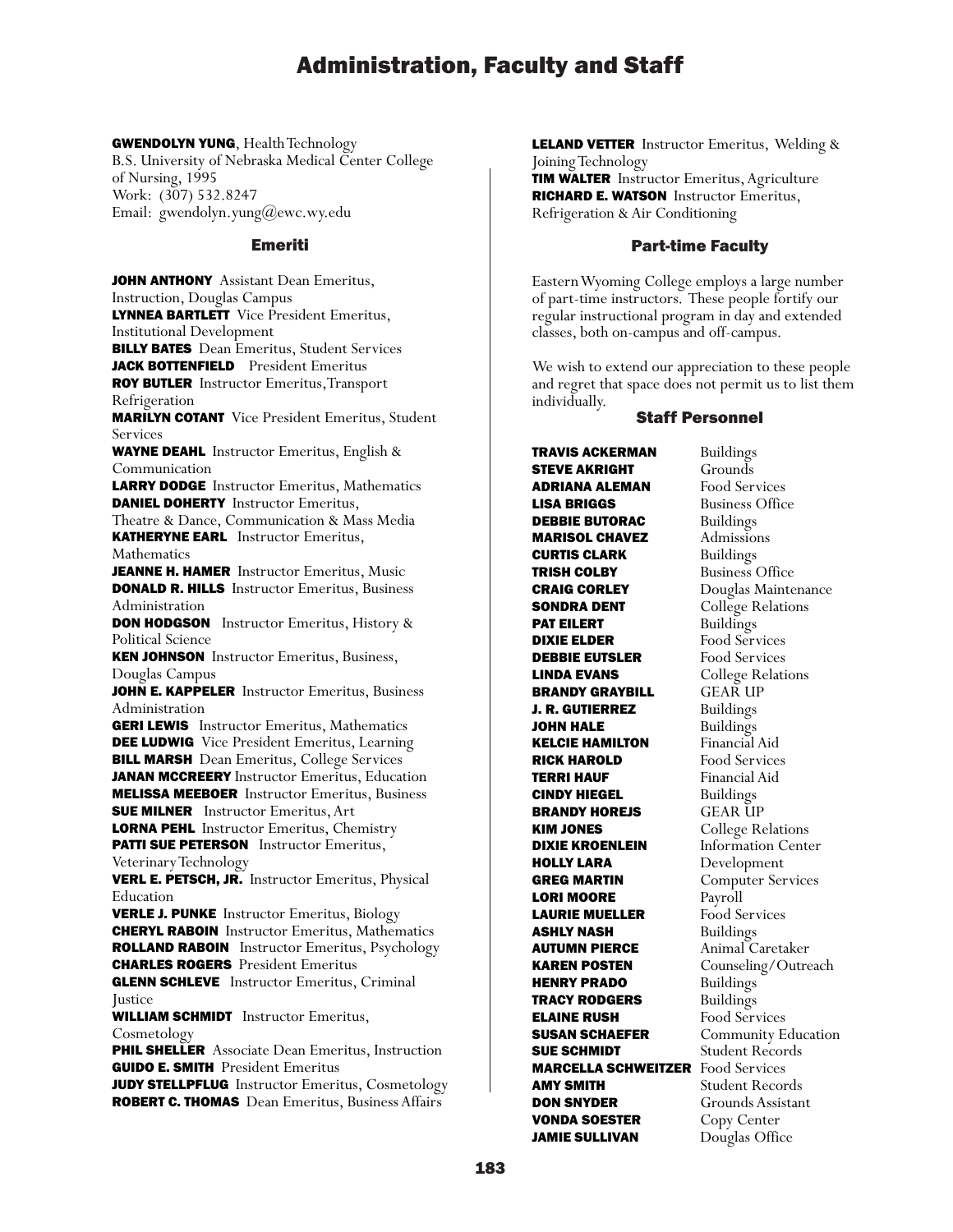**ANTONIO VELAZQUEZ** Custodian/Bus Driver<br>**PATRICIA VELAZOUEZ** Athletics **PATRICIA VELAZQUEZ** Athletics<br> **LYNN WAMBOLDT** Academic Services LYNN WAMBOLDT **SALLY WATSON** Academic Services **HOLLY WEST** Financial Aid

**CHRIS URBANEK** Computer Services

#### Outreach Coordinators

JODY ASH Chugwater MELISSA BUCKMILLER Moorcroft **KIM CONZELMAN** Newcastle<br>**SANDY ENGLING** Glendo **SANDY ENGLING** MARGARET FARLEY Glenrock **BRANDY DONNER** Upton<br>**KATHY GARTON** Wheatland **KATHY GARTON** GAIL HEIMBUCK Guernsey **BRITTANY LENZ** Sundance<br> **JANAE POAGE** Lusk **JANAE POAGE** Lusk<br>**CATHY STODDARD** LaGrange **CATHY STODDARD** LaGran<br>**SHELLY WESTOVER** Hulett **SHELLY WESTOVER** 

#### Technical Advisory Committees

**AGRICULTURE** 

GREG ASA Local Producer **STEVE FEAGLER** First State Bank<br> **JASON GROENE** Torrington High KELLY GROENE Ag Business **DEWEY HAGEMAN** Local Producer<br> **DAVE HANSEN** Pinnacle Bank DAVE HANSEN DAN KEENER WESTCO

**CHRISTINE MILLER** Miller Feedlot **RON MILLER** TDS<br>**MATT MOORE** Cargill **MATT MOORE ROSS NEWMAN** Local Producer<br> **BOB PEDULLA** Scottsbluff High

Torrington High School **WHEATON KREMKE** Points West Community Bank **BOB PEDULLA** Scottsbluff High School<br>**DIXIE ROTH** Local Producer Local Producer

# WELDING/MACHINE TOOLING<br> **TOM BRIGGS** Western

**BOB KLEIN** Mathison Tri Gas **DAVE TRAVERSO** Cloud Peak Energy ROLLIE YOUNG Source Gas

Western Sugar MICHAEL HELZER Wyoming Machinery Co. **SCOTT SODERSTROM** Torrington High School

#### VETERINARY TECHNOLOGY

| ROB EIRICH      |
|-----------------|
| CHRISTY FEAGLER |
| JUDY FOGLE      |
| ANNE GARDETTO   |
| BRYAN HENDERSON |
|                 |

## **GRETA MEHLING** Veterinary Technician<br>**MARCIA NAGRODSKI** Veterinary Technician DR. SOMMER PIEPER Veterinarian DR. KRISTEN REESE Veterinarian DR. DARCY SCHLOTHAUER Veterinarian **TERI SHINOST** Torrington Police

Industry/Extension<br>Educator Veterinary Technician Public Member Public Member **BRYAN HENDERSON** Industry/Patterson<br>Veterinary Supply<br>JEWEL HULL Veterinary Technicia Veterinary Technician **DR. BRENT KAUFMAN** Veterinarian/Veterinary<br>Practice Owner<br>**DR. MIKE MEEBOER** Veterinarian/Veterinary Veterinarian/Veterinary<br>Practice Owner Veterinary Technician Department and Animal

Shelter

#### BUSINESS & TECHNOLOGY

| JENNIFEK BUVIM     |  |
|--------------------|--|
| JOE GUTH           |  |
| ASHLEY HARPSTREITH |  |
|                    |  |
| SUZANNE KELLER     |  |
| -                  |  |

Pinnacle Bank Platte Valley Bank Goshen County Economic Development Corp. Century 21 Valley Realty **THERESA MOORE** Accountant<br>**TRENDA WEISSHAAR** Weisshaar & Weisshaar & Associates, LLC

## COSMETOLOGY

**BETTY ABERNETHY** Executive Director,

**JAN ALEXANDER** The Class *I*<br>**MARICELA DEOLLOS** The Roots **MARICELA DEOLLOS** KELLI KELLY Consumer Sales and

CRIMINAL JUSTICE

 WY Board of Cosmetology **Distribution MATT MATLOCK** Matlock's Barber Shop **JUDY STELLPFLUG** Community Member

 Wyoming Highway Patrol Torrington Police Department Goshen County Sheriff<br>WY Dept of Corrections-WY Dept of Corrections-<br> Field Services<br>WY Dept of Corrections-<br> Institutions<br>Current EWC Criminal<br>Justice Student